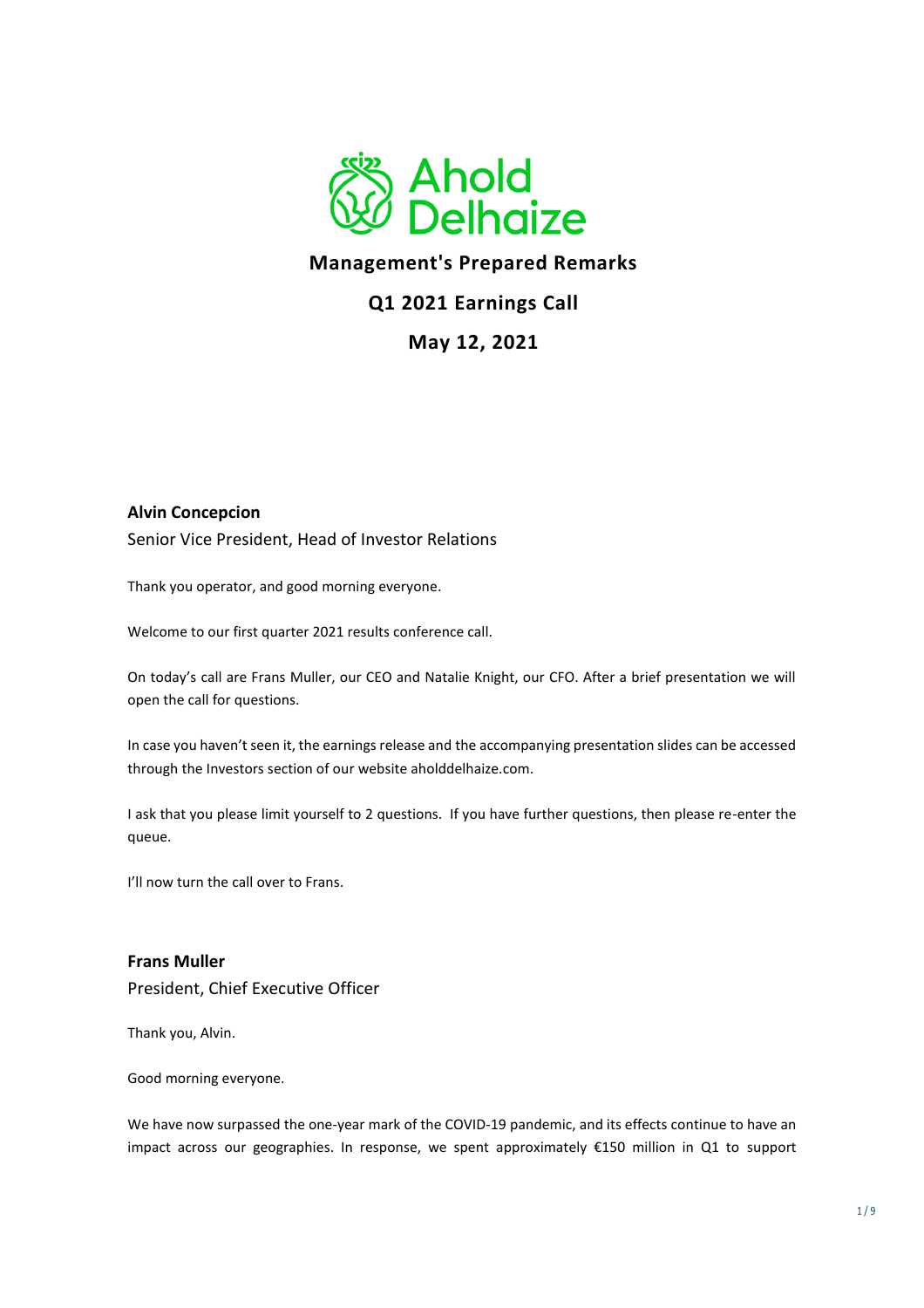

customers, associates, and communities with COVID-19 relief care, which is more than double the amount compared to Q1 of last year. We also pledged approximately €20 million in charitable donations for this year, split evenly between the U.S. and Europe. And we continue to support health and safety measures, which remains a top priority to enable us to further strengthen our brands' positions as leading local omnichannel retailers.

Our brands, together with our suppliers, remained focused on fulfilling their vital role in society by maintaining food and product supplies to local communities. In addition, our U.S. brands have supported vaccination efforts through their pharmacies.

I remain thankful for the efforts of associates, who have had a consistent focus on safety, while at the same time providing great customer service and community support.

Now let me focus a little bit on the financial results:

Natalie will go into more detail on the financial performance in Q1 as well as to our outlook for 2021. For now, you can see in our press release and on slide 4 some of the highlights.

Although COVID-19 continues to impact our results positively, we have now entered a period where our year over year growth rates are affected by the lapping of difficult prior year comparisons.

That said, we begin 2021 in a strategically much stronger position than before the COVID-19 pandemic began.

Overall, we are very pleased with the underlying Q1 performance in both the U.S. and Europe. Our twoyear comparable sales stack sequentially accelerated in Q1 2021 versus Q4 2020 in both the U.S. and Europe, as we've been able to retain a strong level of underlying consumer demand by continuing to adapt to the enduring consumer behavior changes. These behaviors include increased working from home, preference for healthy and fresh products, ofcourse and higher online demand.

For those that are less familiar, we have spoken to a 2- year comparable sales growth rate, or what is also referred to as a 2- year comparable sales stack. This is simply the comp growth rate in the current year added to the comp growth rate in the prior year. Because of the volatility over the course of the prior year quarter, looking at the 2-year comp sales stack is a helpful measure and proxy to gauge the momentum between periods, and as I mentioned, it is was actually quite a good trend for the quarter.

Growth in our leading local omnichannel platform also sequentially accelerated, with nearly 190% net consumer online sales growth in the U.S. and nearly 80% growth in Europe in the quarter, at constant exchange rates.

Underlying operating margins were also very strong in the context of historical levels prior to COVID-19.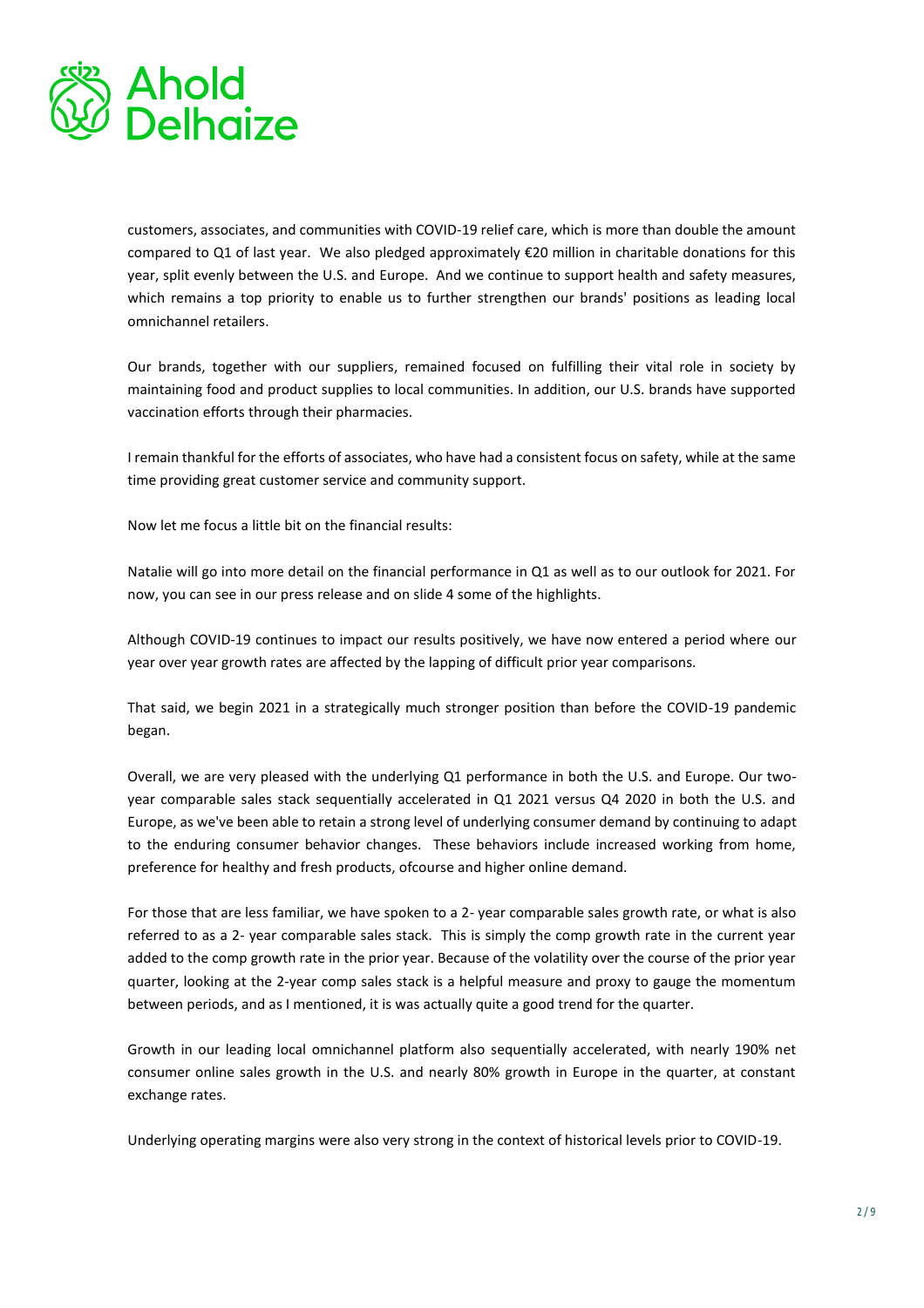

While COVID-19 continues to create significant uncertainty in 2021, the outstanding Q1 results provides us with the confidence to raise our underlying EPS and Group net consumer online sales growth outlook for the year as you have seen in our report.

Moving to slide 5. We began 2021 in a strategically stronger position versus pre-COVID-19 and as such, we remain confident that our 2-year stacked comp sales growth rates will be visibly better than they were pre-COVID-19. You certainly saw that happen this quarter for the reasons I mentioned a few moments ago.

In this slide, we highlight some of the initiatives to increase our share of the consumer wallet and improve our online capabilities.

- In 2021, we are continuing to increase our online capacity. A few examples are the opening of more U.S. click-and-collect locations and a new home delivery fulfillment center at Albert Heijn.
- We are moving forward with the launch of Ship2Me in the U.S., our "endless aisle" offering of over 100,000 general merchandise and food items in the second half of this year.
- We are expanding our no-fee home delivery service AH Compact to additional markets in the Netherlands and are offering also 2 hour or less delivery in more cities in Greece and Romania.

• With increased capacity and strong momentum, we now expect Group net consumer online sales to grow by over 40% in 2021 versus 30% previously indicated. This includes raised expectations of over 70% growth in U.S. online sales, versus over 60% growth previously. It also reflects the expectation for at least €5.5 billion in net consumer online sales at bol.com, versus at least €5 billion previously.

• Improving omnichannel productivity also remains a high priority, and we strive to improve online productivity by 20% this year through an end-to-end improvement of processes, systems, operating practices and innovation.

Slide 6 highlights some of the key achievements in the U.S.

In the U.S., we delivered accelerating levels of online growth of nearly 190%. Even excluding sales from Fresh Direct, which we acquired in January, growth accelerated to 135%. Fresh Direct is progressing as planned.

We are in a good position to continue capitalizing on the higher online demand, with our U.S. household coverage now 95% through home delivery and Click & Collect. We have household coverage of 94% for same-day options as well. These are significant improvements in coverage over the prior year.

Also, the Stop & Shop remodeled stores continue to provide a sales uplift and we expect to accelerate the number of remodels in 2021 to approximately 60 stores.

Food Lion achieved its 34th consecutive quarter of positive comparable sales growth and has successfully added and opened all 62 of the Southeastern Grocer stores which we acquired by April. Also in April, we secured and opened additional 9 locations that were previously closed by Southeastern Grocers. These stores are in addition to the previously announced deal.

Slide 7 highlights some of the key achievements in Europe.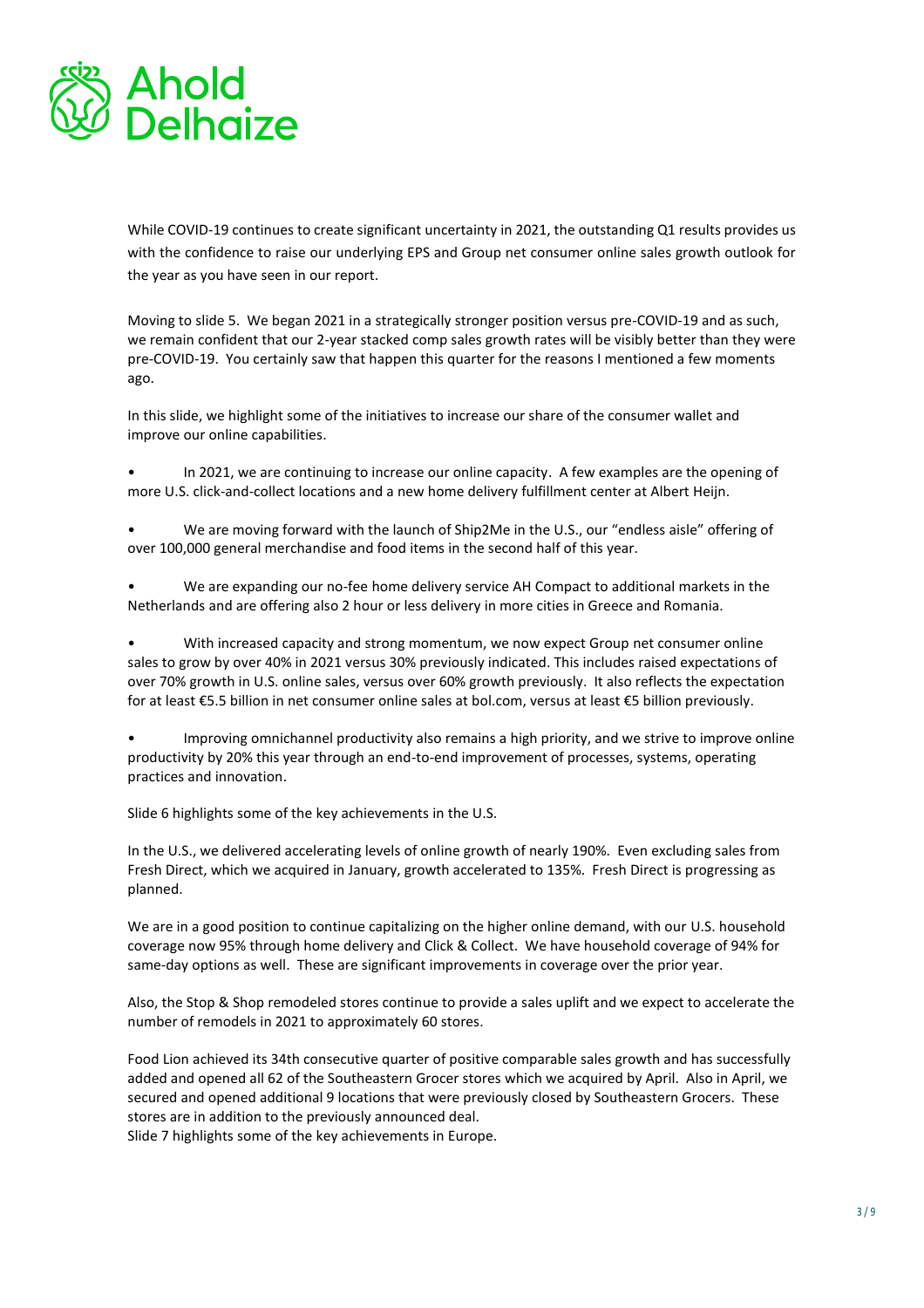

In Europe, our Benelux ecosystem continued to perform well and we gained market share in both the Netherlands and Belgium in the quarter.

We were also pleased with high level of net consumer online sales growth which also accelerated, particularly at bol.com, where sales from third party sellers grew 101%. The number of sellers on the platform also continues to grow, and there are now 45,000 sellers in The Netherlands.

Albert Heijn continued to remodel an additional 29 stores to its fresh and technology focused format in Q1 and they are all performing inline or ahead of expectations. We will remodel approximately 60 stores by the year end.

Albert Heijn continued to expand its home delivery service in the Flanders region in Belgium. We are now serving an additional 100,000 households, totaling 400,000 households.

The Delhaize SuperPlus loyalty plan providing rewards and discounts to consumers of healthy and sustainable products is providing a sales uplift and continues to gain traction. The program ended Q1 with nearly 1.7M members, up from 1.35M in Q4 of last year.

Moving on to slide 8. We continue to make progress in elevating our Health & Sustainability strategy and I'll discuss a few of these items.

• We recently announced a new goal for all of our brands to achieve net-zero carbon emissions by 2050.

• In March, Albert Heijn was voted by consumers as the Netherlands' most sustainable supermarket chain in the Sustainable Brand Index 2021 ranking for the fifth consecutive year. Bol.com was voted as the most sustainable e-commerce brand in the Netherlands as well.

We also successfully priced our inaugural sustainability-linked bond in March, amounting to €600 million with a term of nine years, linked to achieving targets in reducing food waste and scope 1 and 2 carbon emissions by 2025.

I'll now hand it over to Natalie.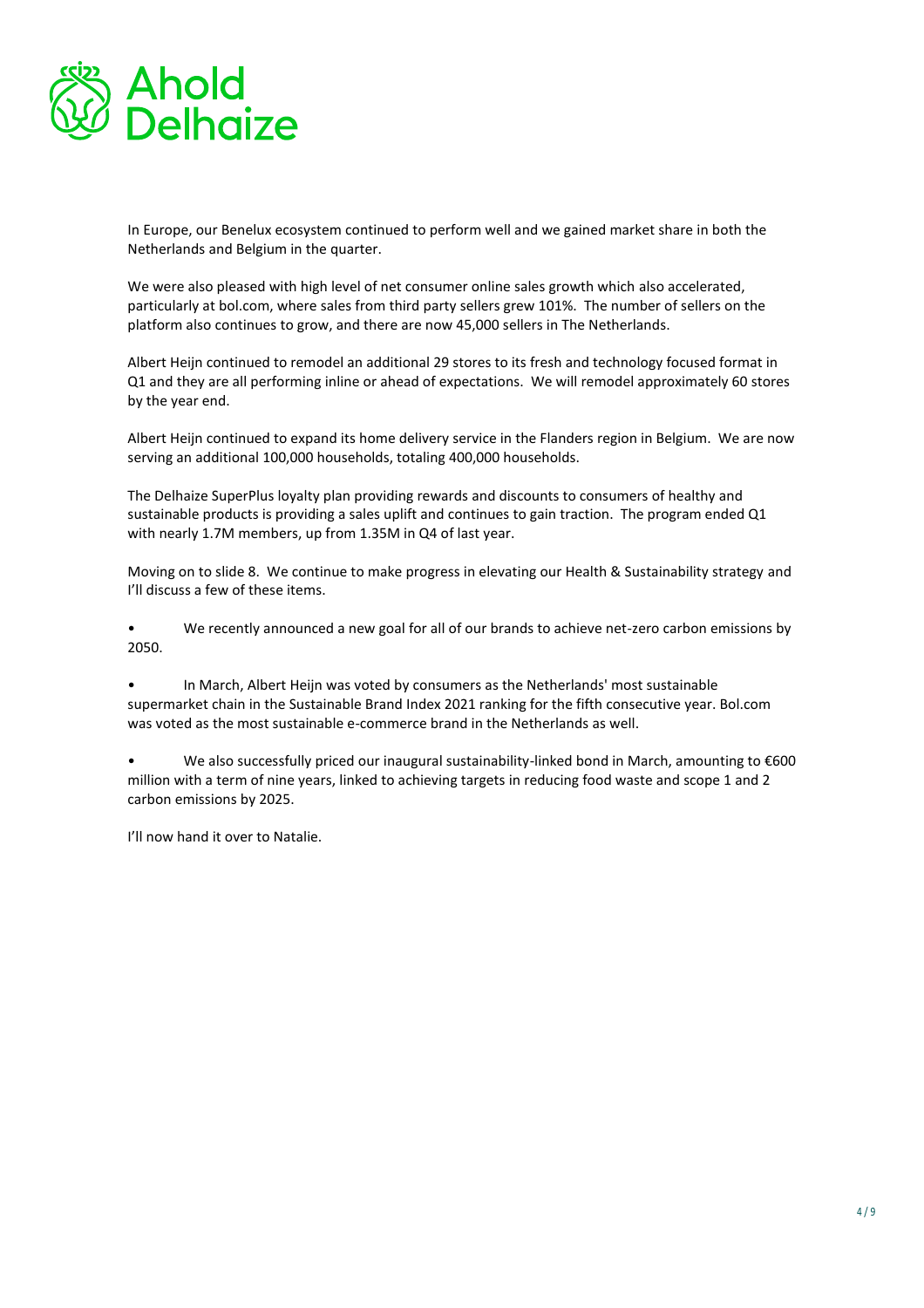

## **Natalie Knight**  Chief Financial Officer

Thanks and good morning everyone.

Our underlying performance in the first quarter was strong and continued to be impacted by high levels of demand due to COVID-19. As a result, net sales grew 5.8% at constant exchange rates to €18.3 billion and Group comparable sales growth ex-gas was 4.2%.

Group net consumer online sales increased 103.3% in Q1 at constant exchange rates.

Group underlying operating income fell 6.1% at constant rates, to €849 million, with underlying operating margin down 60 basis points to 4.6% at constant rates. The margin was strong in the context of historical levels prior to COVID-19. Recall that margins in Q1 2020 benefited significantly from the timing of unexpectedly higher sales late in the quarter that preceded the COVID-19 costs, especially in the U.S. Moreover, this year, group underlying operating margin in Q1 was negatively impacted by COVID-19 related costs of approximately €150 million, versus only €70 million in 2020.

Underlying income from continuing operations was €566 million, down 11.9% in the quarter.

In Q1, we repurchased 13.6 million shares for €312 million.

Diluted underlying EPS was €0.54, down 8.4% compared to last year's record Q1 results.

To put this into perspective, 2021 diluted underlying EPS grew approximately 38% relative to 2019, which was prior to the COVID-19 impacts.

Slides 11 shows you our results on an IFRS-reported basis for Q1.

Moving on to slide 12. You heard Frans mention that we have held onto the high levels of consumer demand, even as we began to lap the COVID-19 impacts from last year. You can see here why that was the case on this slide, as comp sales trends on a 2-year stack basis were strong and better than pre-COVID levels. There was even an acceleration in momentum as we moved from Q4 into Q1.

In the U.S., we posted a 15.5% 2-year comp sales stack in Q1, which is a clear acceleration versus the 13.5% 2- comp sales stack we achieved in Q4.

In Europe, it was 18.1% in Q1 versus 13.9% in Q4. So we have good momentum, clearly demonstrating that our brands are continuing to execute very well in this fluid environment.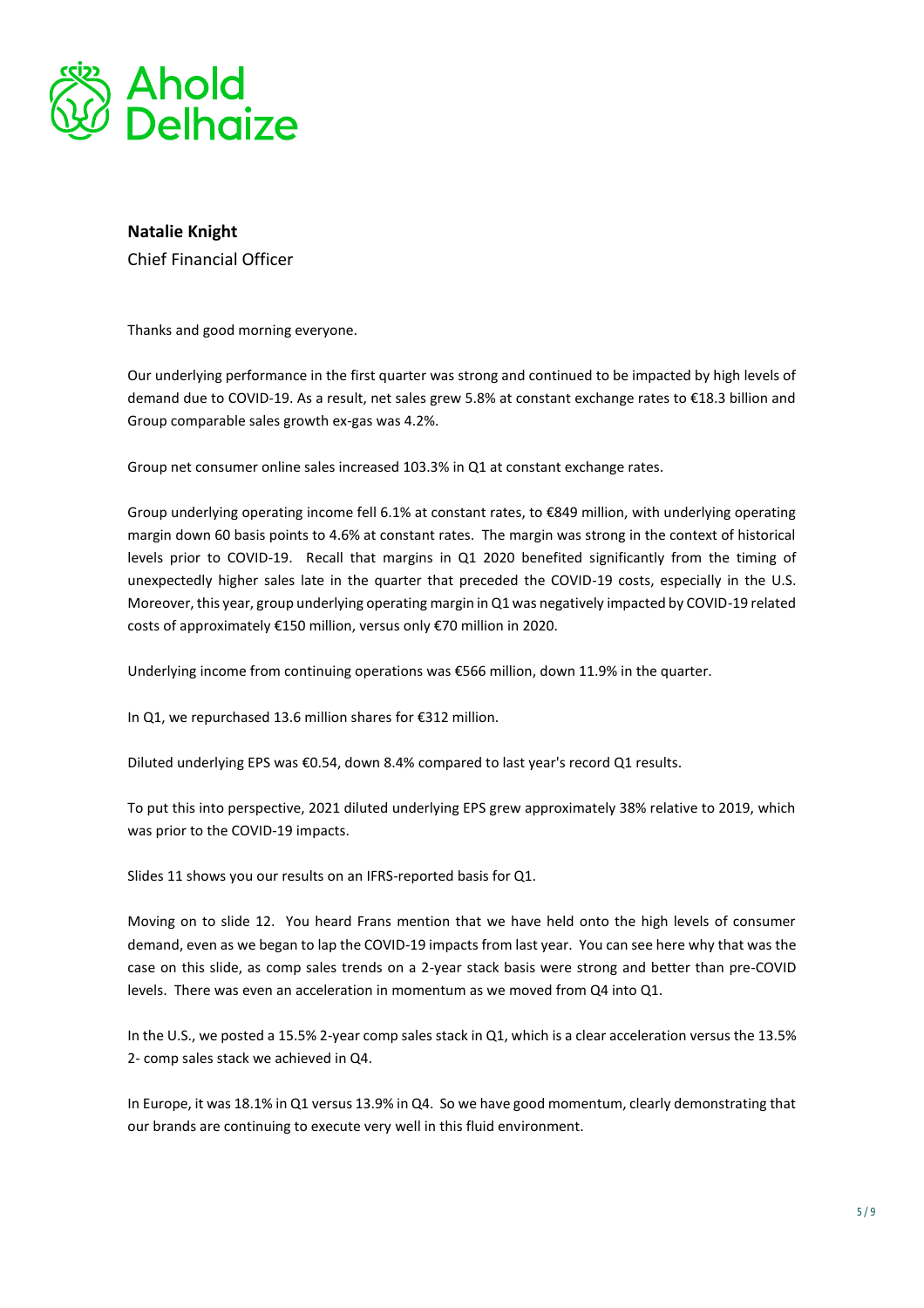

On chart 13, you can see that even after we adjust for the influences of weather and calendar on the 2 year comp sales stack, it's the same story – our momentum has been strong and we it picked up from Q4 into Q1. I will talk more about exactly what these calendar and weather impacts were this year, in a moment.

From a regional perspective, we posted a 14.6% adjusted 2-year comp sales stack in the U.S. in Q1, which is an acceleration versus the 13.8% adjusted figure in Q4.

In Europe, it was an adjusted 17.2% in Q1 versus 14.0% in Q4.

So anyway you look at it, our 2-year comp sales stack momentum accelerated in both regions.

Moving on to our first quarter performance by segment on chart 14.

Net sales in the US grew by 3.6% at constant rates, to €10.7 billion. U.S. comparable sales excluding gasoline grew 1.7%, positively impacted by demand related to COVID-19, particularly in January and February. This represents a stable sales development excluding 1.7 percentage points of the net benefit from calendar shift and a weather impacts in the quarter, mainly related to winter storms and the Easter shift. Challenging weather results in more consumer stock up activity and eating at home, and an earlier Easter pushed demand forward into Q1 versus Q2 last year.

Strong growth in January and February was offset, in part, by a decline in March's comparable sales, which were unfavorably impacted by the lapping of significant consumer stock-up activity related to COVID-19 in 2020, when comparable sales excluding gasoline grew 33.8% that month.

Another important call out on the US topline, was our online sales, which increased 188.3% in the quarter. Excluding these sales from our acquisition of FreshDirect, the U.S. online sales growth rate in Q1 2021 sequentially accelerated to 135.2% growth versus the 128.5% growth of Q4 2020.

Our underlying operating margin in the U.S. was 4.8%, down 1.8 percentage points from the prior year at constant exchange rates, as margins lapped unusually high levels in the prior year. You'll recall that we experienced high COVID-19 sales late in the prior year quarter that preceded the COVID-19 costs. In addition, higher COVID-19 related costs versus 2020 also impacted this year quarter.

In Europe, net sales in the first quarter grew by 9.4% to €7.5 billion and comparable sales increased 8.3%. Sales were positively impacted by demand related to COVID-19, again particularly in January and February. To a lesser extent, Q1 comparable sales were favorably impacted by approximately 0.5 percentage points from calendar shifts in 2021. Comparable sales remained positive in March despite the lapping of significant consumer stock-up activity related to COVID-19 in 2020, when comparable sales excluding gasoline grew 15.9% that month.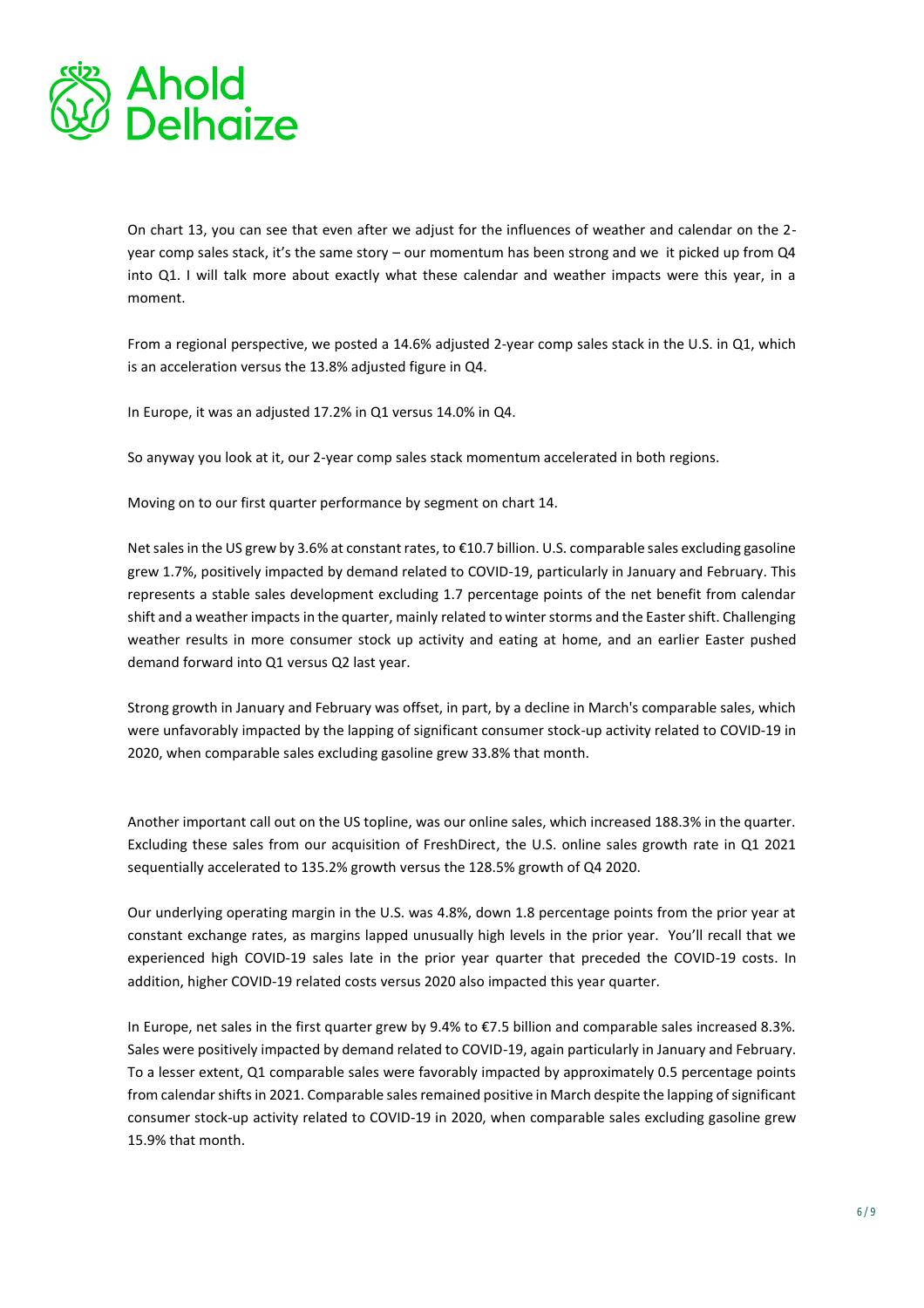

Net consumer online sales in Europe grew 78.6% in Q1, which was a sequential acceleration from the 73.4% growth in Q4. At bol.com, our online retail platform in the Benelux, which is included within the Europe segment results, net consumer sales growth accelerated to 76.6% in Q1 versus 69.6% in Q4. A big driver of this development was Bol.com's third party sales, which grew 101% in the quarter.

Europe's Q1 underlying operating margin was 4.7%, up 60 basis points from the prior year at constant rates. Margin expansion was driven by operating leverage from strong sales growth as a result of COVID-19.

Moving on to free cash flow in the first quarter and you see that on slide 15. Free cash flow in Q1 was €295 million, which compares with about €1 billion last year. This development was largely impacted by the unwind of inventories and accounts payables due to lapping high levels of consumer stock-up activity related to COVID-19 last year. There was also an decrease in net capital expenditure of €217 million as we anniversary the acquisition of several C&S warehouses related to our U.S. supply chain transformation initiative in the prior year.

Moving on the outlook for 2021 on slide 16.

While COVID-19 continues to create significant uncertainty for the remainder of 2021, our strong Q1 results provide us with confidence to raise our underlying EPS growth outlook for the year. The results outperformed our expectations and we've been able to retain a solid level of underlying consumer demand, as evidenced by the high 2-year comp sales stack. The rest of the guidance items on this slide are unchanged from our previously provided outlook.

As a quick reminder, COVID-19, and to a lesser extent, a 53-week calendar, significantly distorted our 2020 financial performance. Lapping these effects will impact results in 2021, which returns to a 52-week calendar. While higher sales demand drove unprecedented sales growth and operating leverage in 2020, this development, and to a lesser extent- the once every 5- year occurrence of a 53rd retail week, will challenge comparisons significantly this year.

We continue to expect the comp sales trajectory to be better on a 2-year basis in 2021 compared to pre-COVID-19 level. And while it doesn't affect our comp store sales, our recent acquisitions of Fresh Direct as well as stores from Southeastern Grocers and Deen Supermarkets later this year, will provide us with incremental sales.

Moving on to underlying operating margin, we continue to expect at least 4% in 2021 due to the strong sales related to COVID-19. Our margin outlook reflects a balanced approach with cost savings of over €750 million offsetting cost pressures related to COVID-19, as well as the impact from increased online sales penetration.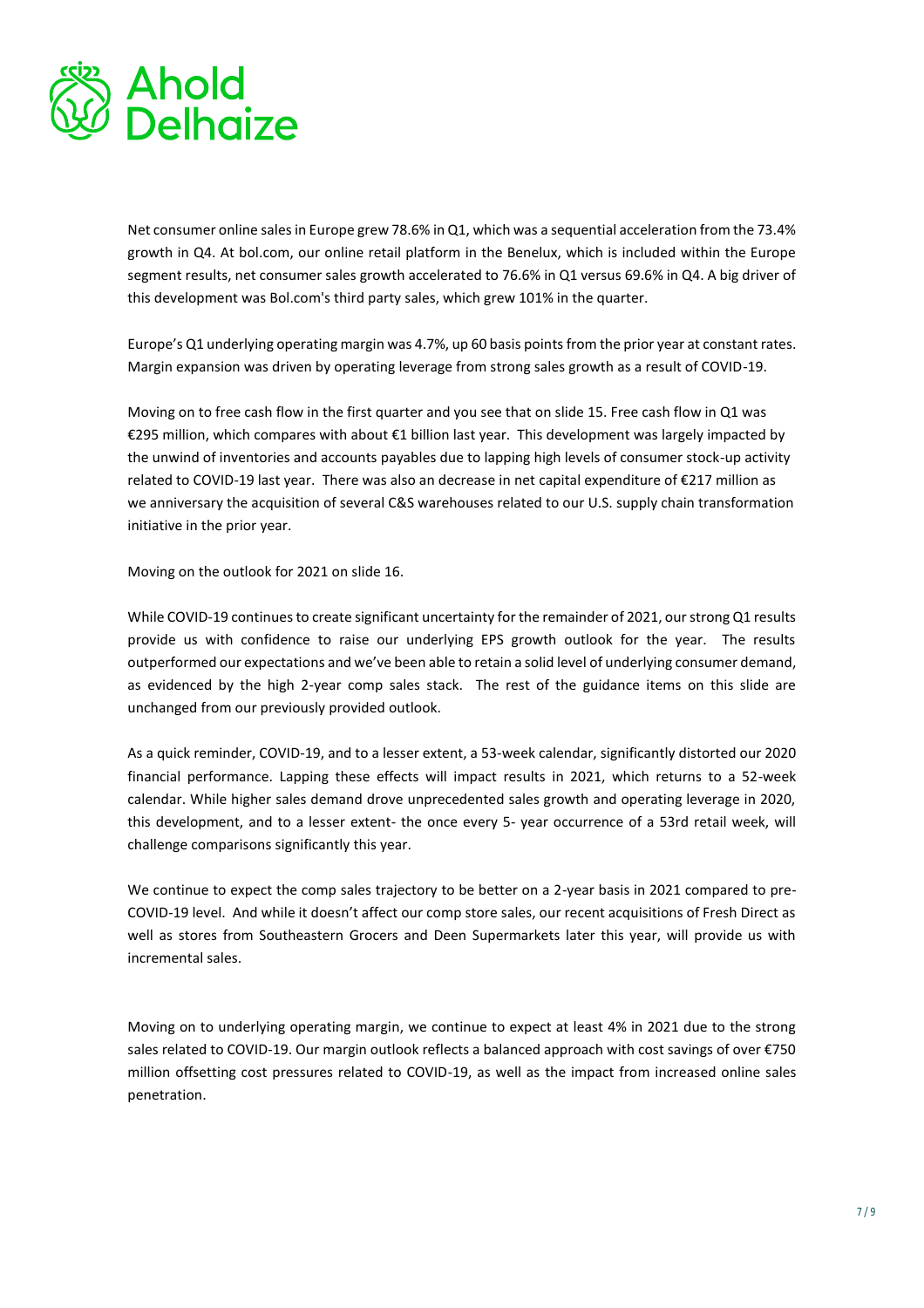

We are raising our underlying EPS outlook due to the outperformance in Q1 and strong momentum in the business. We now expect it to grow in the low to mid- teen range relative to 2019 versus our previous outlook of mid- to high-single digit growth.

Free cash flow is still expected to be approximately €1.6 billion, inclusive of net capital expenditure of around €2.2 billion.

I'll now hand it back over to Frans.

**Frans Muller**  President, Chief Executive Officer

Thank you Natalie.

So let me wrap up.

We started 2021 in a strategically stronger position when compared to pre-COVID-19, and we delivered a sequential acceleration in the two-year Q1 comparable sales stack across our regions.

We also continued to accelerate our net consumer online sales growth in a meaningful way.

We posted a solid underlying U.S. operating margin in Q1, and expanded margins in Europe.

In Q1, we successfully closed the acquisitions of Fresh Direct and stores from Southeastern Grocers, and are progressing as planned for both. The acquisition of Deen stores still on track to close in 2H 2021.

We are raising our net consumer online sales outlook to over 40% in 2021, versus 30% previously. This includes a raised outlook for over 70% growth in the U.S. and a higher target for bol.com to achieve least €5.5 billion in net consumer online sales.

Our strong performance in the quarter provided us the confidence to raise our underlying EPS guidance to low to mid-teen growth relative to 2019.

On the ESG front, we are proud to have launched our inaugural Sustainability-Linked Bond amounting to €600 million in March, linked to achieving targets in reducing food waste and scope 1 & 2 carbon emission by 2025. We also recently announced our target to achieve net-zero carbon emissions by 2050 .

We will now be happy to take your questions. Operator, can you please proceed?

**== END ==**